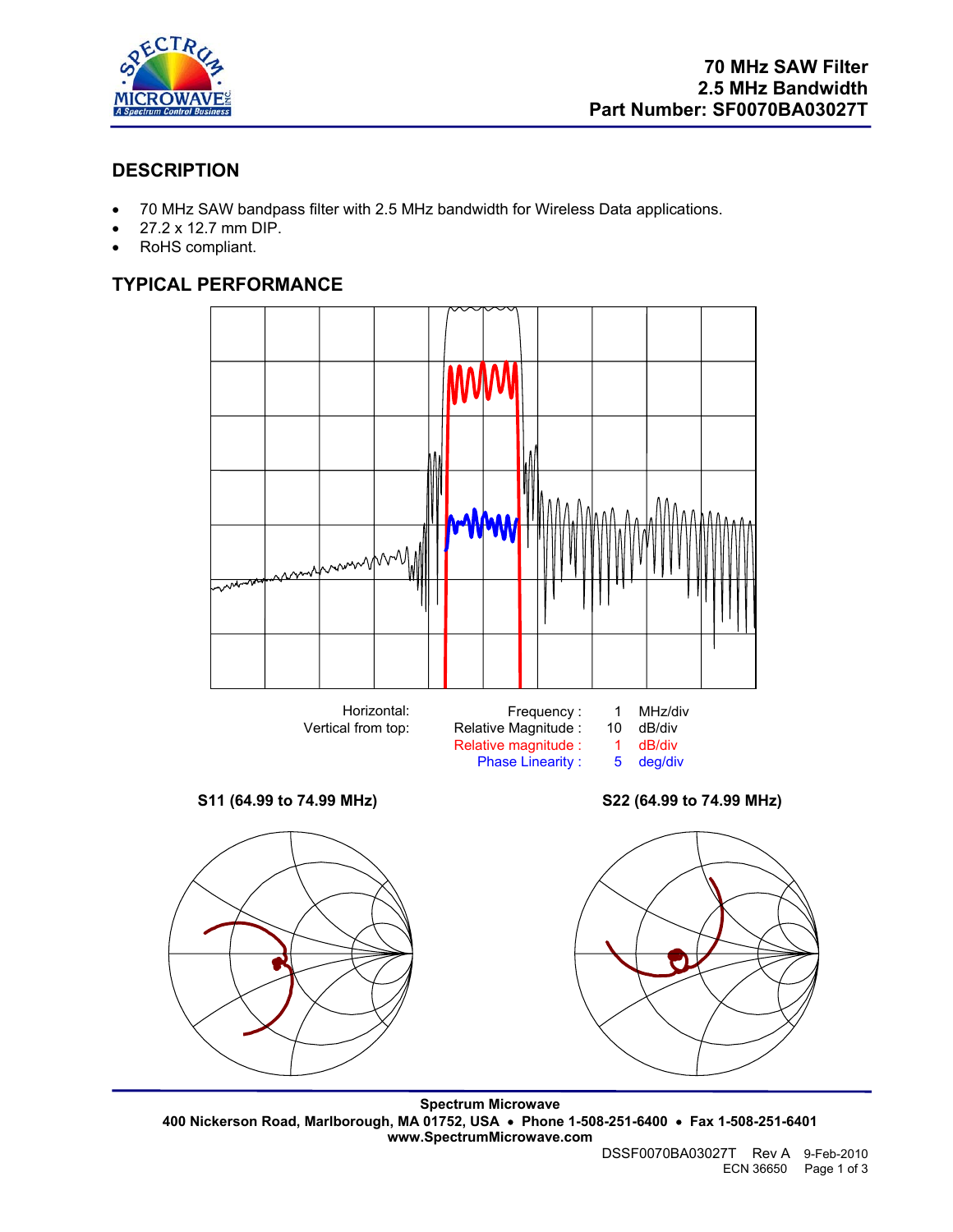

## **SPECIFICATION**

| Parameter                                  | Min   | Tvo   | <b>Max</b> | <b>Units</b> |
|--------------------------------------------|-------|-------|------------|--------------|
| Center Frequency (Fc) <sup>1</sup>         |       | 69.99 |            | <b>MHz</b>   |
| Minimum Insertion Loss <sup>2</sup>        |       | 17    | 20         | dB           |
| Lower 1.5 dB Band Edge                     |       | 69.33 | 69.36      | <b>MHz</b>   |
| Upper 1.5 dB Band Edge                     | 70.62 | 70.65 |            | <b>MHz</b>   |
| Lower 14 dB Band Edge                      | 69.21 | 69.25 |            | <b>MHz</b>   |
| Upper 14 dB Band Edge                      |       | 70.73 | 70.77      | <b>MHz</b>   |
| Lower 25 dB Band Edge                      | 69.09 | 69.18 |            | <b>MHz</b>   |
| Upper 25 dB Band Edge                      |       | 70.80 | 70.89      | <b>MHz</b>   |
| Passband Ripple (Fc +/- 0.615 MHz)         |       | 0.5   | 1.0        | dB p-p       |
| Phase Linearity (Fc +/- 0.615 MHz)         |       | 4.5   | 8          | deg p-p      |
| Input Return Loss @ Fc                     | 10    | 16    |            | dB           |
| Output return Loss @ Fc                    | 10    | 16    |            | dB           |
| Rejection (15 MHz to 61 MHz) <sup>3</sup>  | 40    | 60    |            | dB           |
| Rejection (61 MHz to 68 MHz) $3$           | 30    | 38    |            | dB           |
| Rejection (72 MHz to 79 MHz) <sup>3</sup>  | 30    | 38    |            | dB           |
| Rejection (79 MHz to 140 MHz) <sup>3</sup> | 40    | 50    |            | dB           |
| Source and Load Impedance                  |       | 50    |            | Ω            |

Notes: 1. Average of the lower and upper 3 dB band edge frequencies.

2. All dB values are referenced to the insertion loss.

3. Dependent on PC board layout.

## **MAXIMUM RATINGS**

| <b>LParameter</b>                  | Min | Max |        |
|------------------------------------|-----|-----|--------|
| Storage Temperature Range          | -40 | 85  | $\sim$ |
| <b>Operating Temperature Range</b> | -10 |     | $\sim$ |
| Input Power Level                  |     | 10. | dBm    |



Notes:

1. Recommend use of +/- 2% tolerance components. Minimum Q=40.

2. Component values are for reference only and may change depending on board layout.

**Spectrum Microwave 400 Nickerson Road, Marlborough, MA 01752, USA** • **Phone 1-508-251-6400** • **Fax 1-508-251-6401 www.SpectrumMicrowave.com**